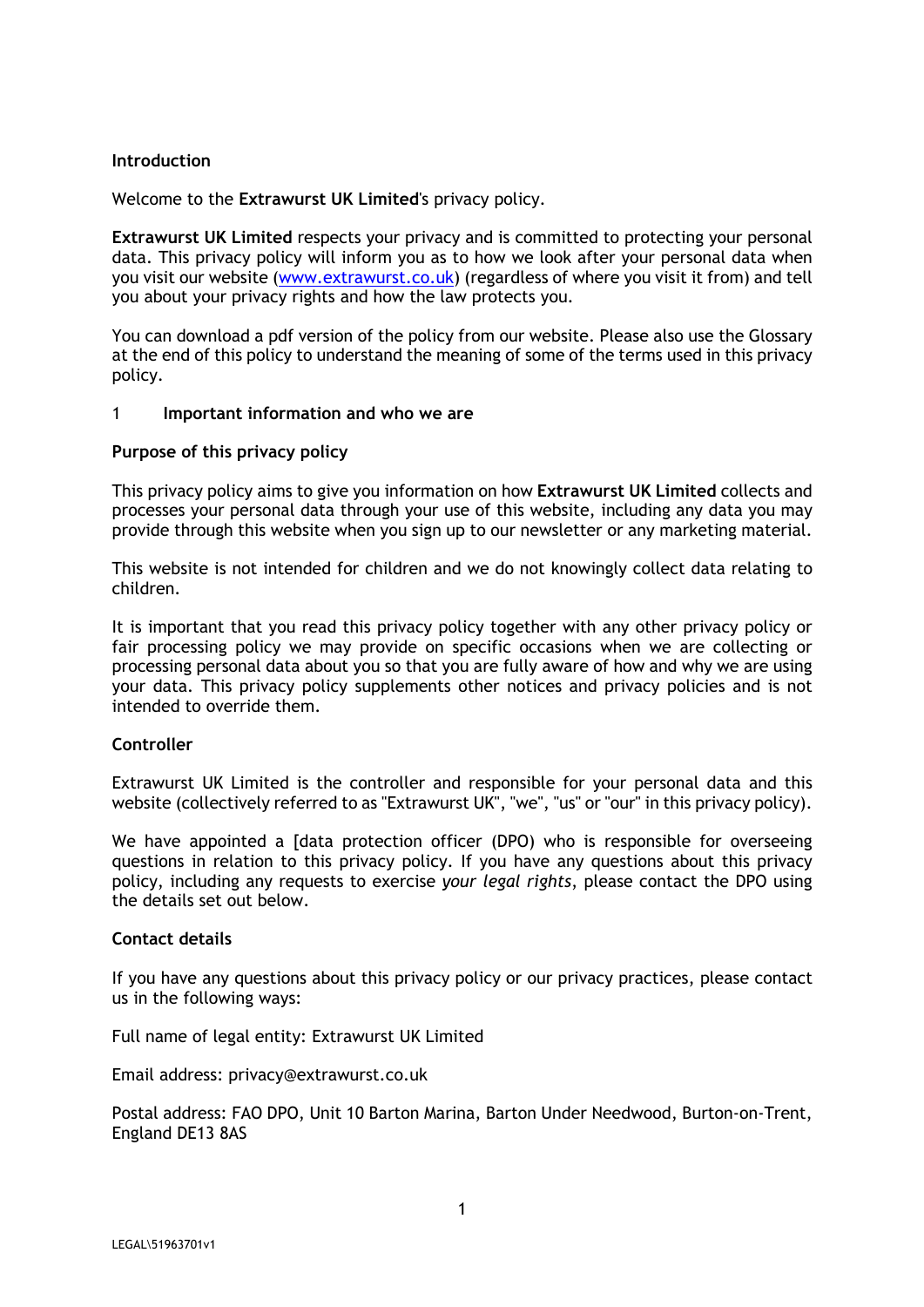You have the right to make a complaint at any time to the Information Commissioner's Office (ICO), the UK regulator for data protection issues (*www.ico.org.uk*). We would, however, appreciate the chance to deal with your concerns before you approach the ICO so please contact us in the first instance.

## **Changes to the privacy policy and your duty to inform us of changes**

We keep our privacy policy under regular review. This version was last updated on 1/12/21.

It is important that the personal data we hold about you is accurate and current. Please keep us informed if your personal data changes during your relationship with us.

# **Third-party links**

This website may include links to third-party websites, plug-ins and applications. Clicking on those links or enabling those connections may allow third parties to collect or share data about you. We do not control these third-party websites and are not responsible for their privacy statements. When you leave our website, we encourage you to read the privacy policy of every website you visit.

# 2 **The data we collect about you**

Personal data, or personal information, means any information about an individual from which that person can be identified. It does not include data where the identity has been removed (anonymous data).

We may collect, use, store and transfer different kinds of personal data about you which we have grouped together as follows:

- **Identity Data** includes first name, maiden name, last name, username or similar identifier, marital status, title, date of birth and gender.
- **Contact Data** includes billing address, delivery address, email address and telephone numbers.
- **Financial Data** includes bank account and payment card details.
- **Transaction Data** includes details about payments to and from you and other details of products and services you have purchased from us.
- **Technical Data** includes internet protocol (IP) address, your login data, browser type and version, time zone setting and location, browser plug-in types and versions, operating system and platform, and other technology on the devices you use to access this website.
- **Profile Data** includes your username and password, purchases or orders made by you, your interests, preferences, feedback and survey responses.
- **Usage Data** includes information about how you use our website, products and services.
- **Marketing and Communications Data** includes your preferences in receiving marketing from us and our third parties and your communication preferences.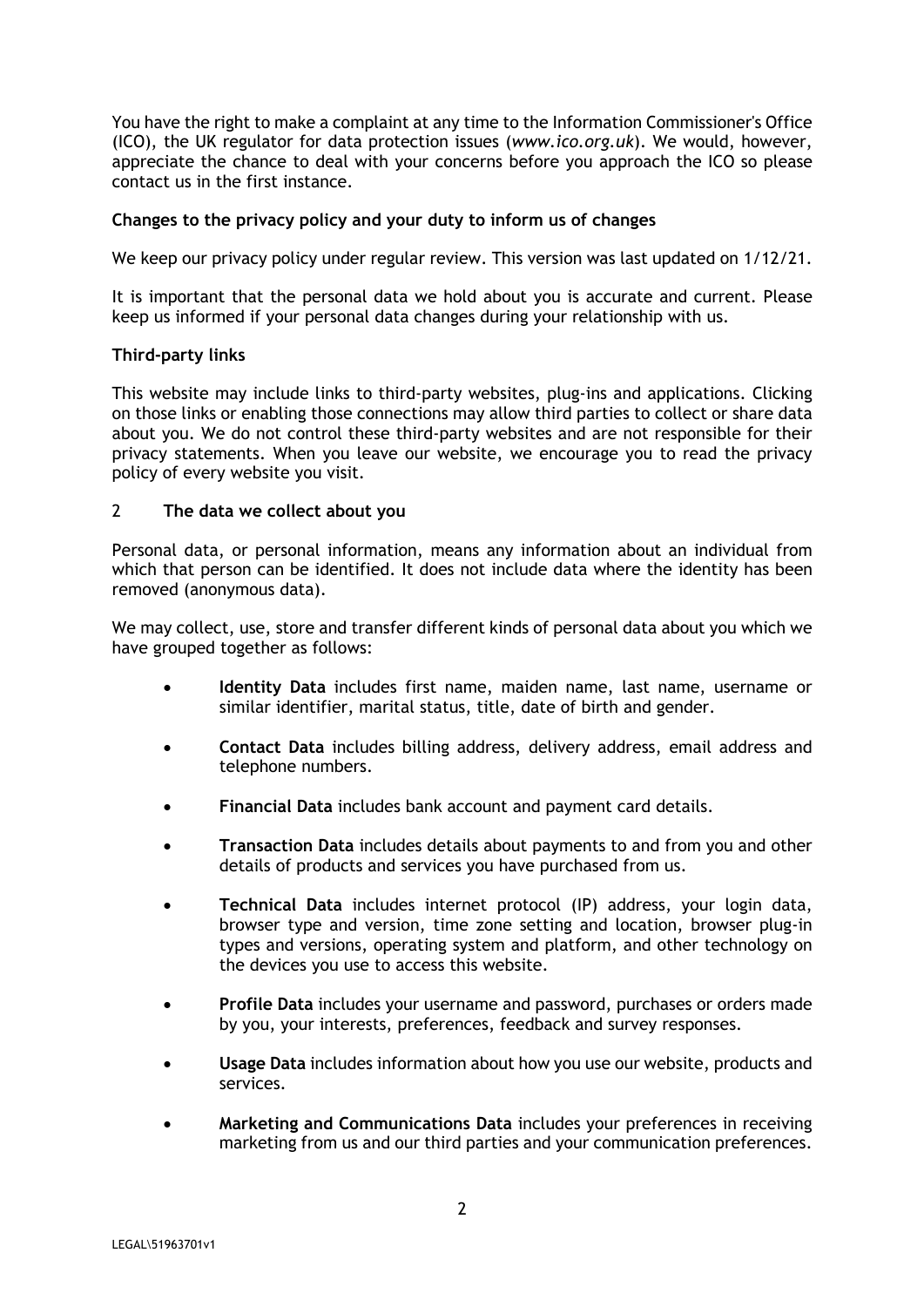We also collect, use and share **Aggregated Data** such as statistical or demographic data for any purpose. Aggregated Data could be derived from your personal data but is not considered personal data in law as this data will **not** directly or indirectly reveal your identity. For example, we may aggregate your Usage Data to calculate the percentage of users accessing a specific website feature. However, if we combine or connect Aggregated Data with your personal data so that it can directly or indirectly identify you, we treat the combined data as personal data which will be used in accordance with this privacy policy.

We do not collect any **Special Categories of Personal Data** about you (this includes details about your race or ethnicity, religious or philosophical beliefs, sex life, sexual orientation, political opinions, trade union membership, information about your health, and genetic and biometric data). Nor do we collect any information about criminal convictions and offences.

# **If you fail to provide personal data**

Where we need to collect personal data by law, or under the terms of a contract we have with you, and you fail to provide that data when requested, we may not be able to perform the contract we have or are trying to enter into with you (for example, to provide you with goods or services). In this case, we may have to cancel a product or service you have with us but we will notify you if this is the case at the time.

# 3 **How is your personal data collected?**

We use different methods to collect data from and about you including through:

- **Direct interactions.** You may give us your Identity, Contact and Financial Data by filling in forms or by corresponding with us by post, phone, email or otherwise. This includes personal data you provide when you:
	- apply for our products or services;
	- create an account on our website;
	- subscribe to our service or publications;
	- request marketing to be sent to you;
	- enter a competition, promotion or survey; or
	- give us feedback or contact us.
- **Automated technologies or interactions.** As you interact with our website, we will automatically collect Technical Data about your equipment, browsing actions and patterns. We collect this personal data by using cookies and other similar technologies. We may also receive Technical Data about you if you visit other websites employing our cookies. Please see our cookie policy for further details; extrawurst.co.uk/cookie-policy
- **Third parties or publicly available sources.** We will receive personal data about you from various third parties and public sources as set out below:

Technical Data from the following parties:

analytics providers such as Google based outside the UK;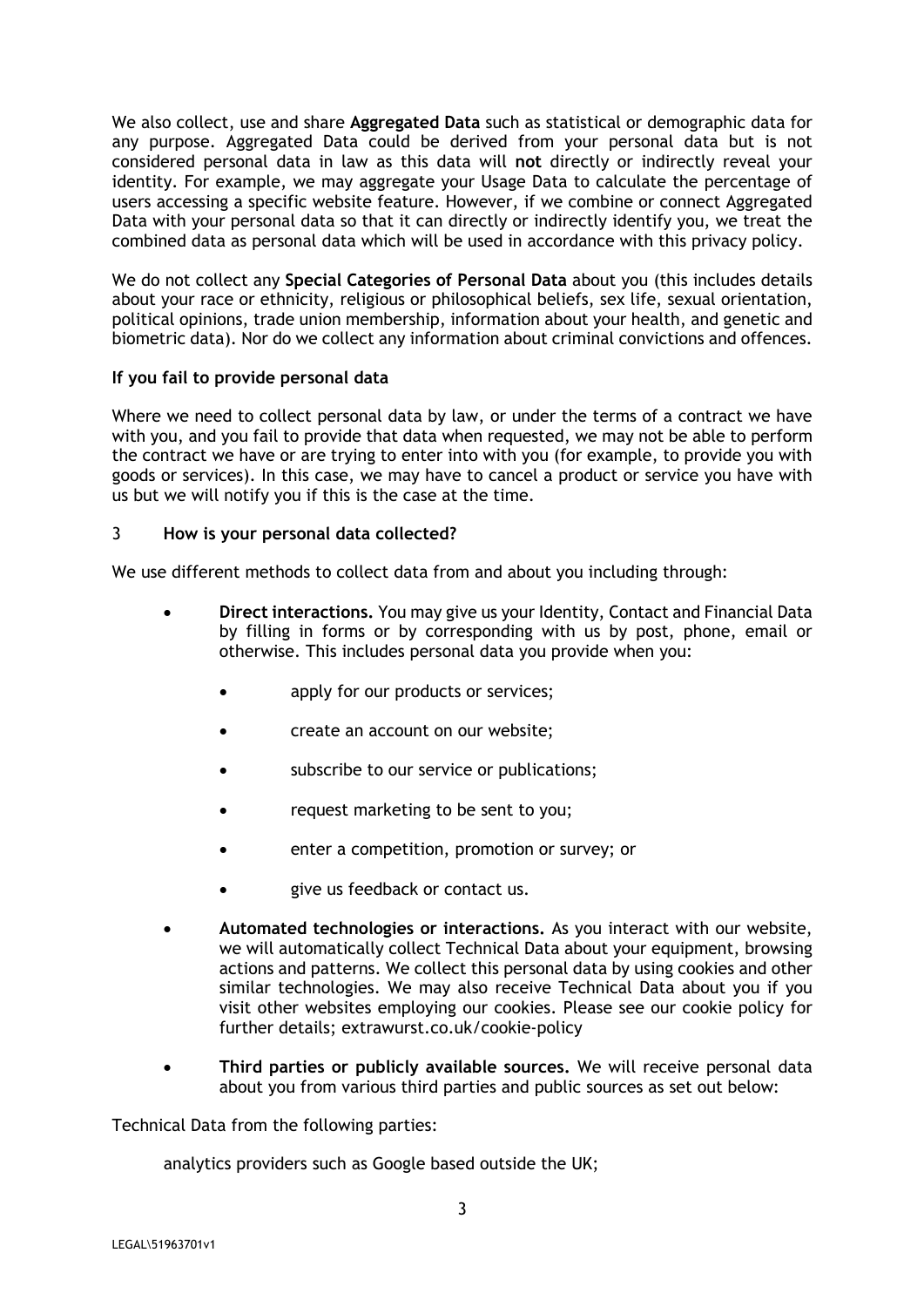advertising networks based inside **OR** outside the UK; and

search information providers based inside **OR** outside the UK.

Contact, Financial and Transaction Data from providers of technical, payment and delivery services based [inside **OR** outside] the UK.

Identity and Contact Data from data brokers or aggregators based inside **OR** outside the UK.

Identity and Contact Data from publicly available sources such as Companies House and the Electoral Register based inside the UK.

## 4 **How we use your personal data**

We will only use your personal data when the law allows us to. Most commonly, we will use your personal data in the following circumstances:

- Where we need to perform the contract we are about to enter into or have entered into with you.
- Where it is necessary for our legitimate interests (or those of a third party) and your interests and fundamental rights do not override those interests.
- Where we need to comply with a legal obligation.

Please refer to the Glossary section of this policy to find out more about the types of lawful basis that we will rely on to process your personal data.

Generally, we do not rely on consent as a legal basis for processing your personal data although we will get your consent before sending third party direct marketing communications to you via email or text message. You have the right to withdraw consent to marketing at any time by contacting us.

## **Purposes for which we will use your personal data**

We have set out below, in a table format, a description of all the ways we plan to use your personal data, and which of the legal bases we rely on to do so. We have also identified what our legitimate interests are where appropriate.

Note that we may process your personal data for more than one lawful ground depending on the specific purpose for which we are using your data. Please contact us if you need details about the specific legal ground we are relying on to process your personal data where more than one ground has been set out in the table below.

| <b>Purpose/Activity</b>                         | Type of data | basis for<br>Lawful<br>processing<br>including basis of legitimate<br>interest |
|-------------------------------------------------|--------------|--------------------------------------------------------------------------------|
| To register you as a new<br>customer            | (a) Identity | Performance of a contract with you                                             |
|                                                 | (b) Contact  |                                                                                |
| To process and deliver your<br>order including: | (a) Identity | (a) Performance of a contract with<br>you                                      |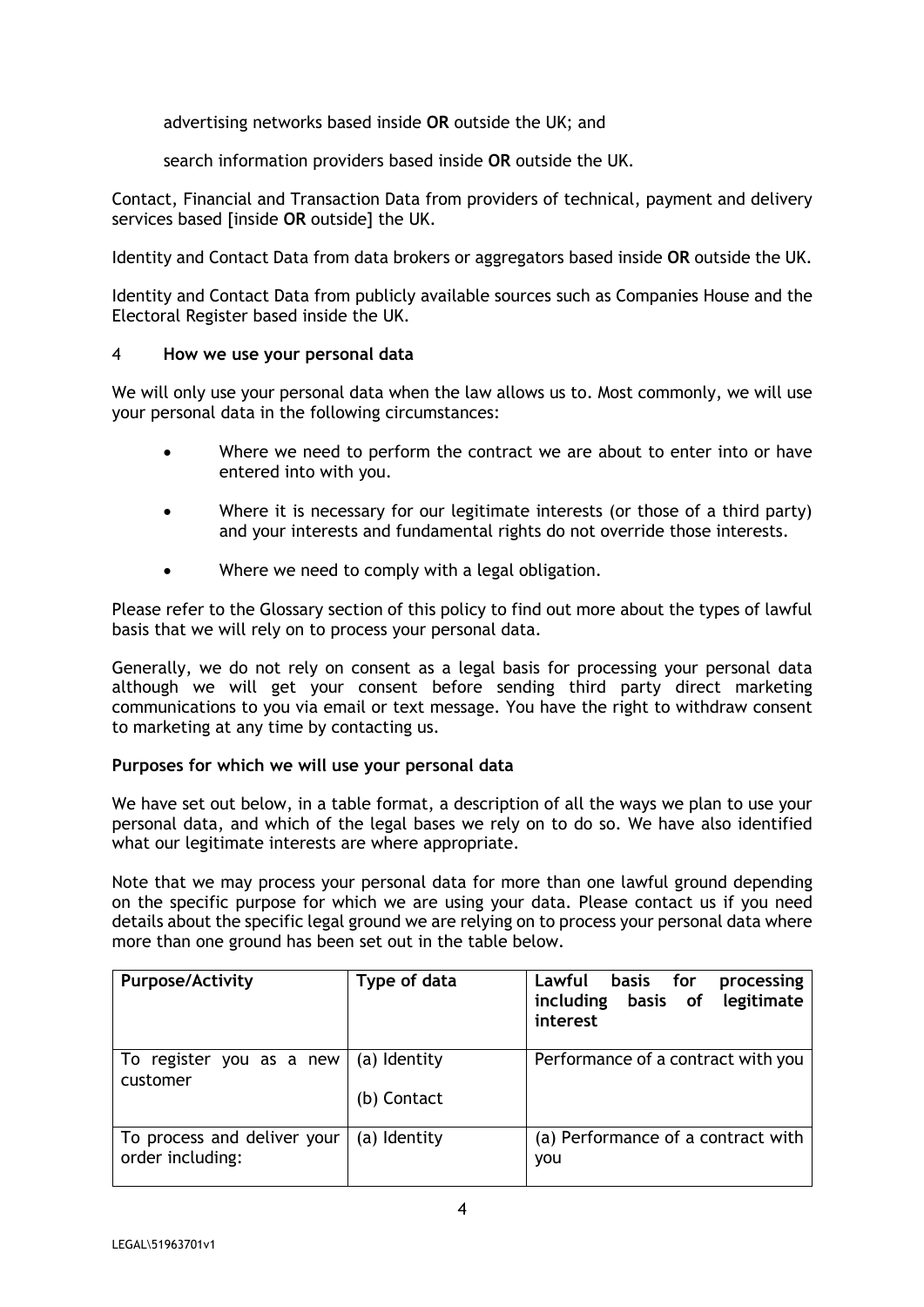| (a) Manage payments, fees<br>and charges<br>(b) Collect and<br>recover<br>money owed to us                                                                                                         | (b) Contact<br>(c) Financial<br>(d) Transaction<br>(e) Marketing<br>and<br>Communications            | (b) Necessary for our legitimate<br>interests (to recover debts due to<br>US)                                                                                                                                                                                                                                  |
|----------------------------------------------------------------------------------------------------------------------------------------------------------------------------------------------------|------------------------------------------------------------------------------------------------------|----------------------------------------------------------------------------------------------------------------------------------------------------------------------------------------------------------------------------------------------------------------------------------------------------------------|
| To manage our relationship<br>with you which will include:<br>(a) Notifying you<br>about<br>changes to our terms or<br>privacy policy<br>(b) Asking you to leave a<br>review or take a survey      | (a) Identity<br>(b) Contact<br>(c) Profile<br>(d) Marketing<br>and<br>Communications                 | (a) Performance of a contract with<br>you<br>(b) Necessary to comply with a<br>legal obligation<br>(c) Necessary for our legitimate<br>interests (to keep our records<br>updated<br>and<br>how<br>to<br>study<br>customers<br>use<br>our<br>products/services)                                                 |
| To enable you to partake in<br>a prize draw, competition or<br>complete a survey                                                                                                                   | (a) Identity<br>(b) Contact<br>(c) Profile<br>(d) Usage<br>(e) Marketing<br>and<br>Communications    | (a) Performance of a contract with<br>you<br>(b) Necessary for our legitimate<br>interests (to study how customers<br>products/services,<br>our<br>use<br>to<br>develop<br>them<br>and<br>grow<br>our<br>business)                                                                                             |
| To administer and protect<br>our business and this website<br>(including troubleshooting,<br>data analysis, testing,<br>maintenance,<br>system<br>support,<br>reporting<br>and<br>hosting of data) | (a) Identity<br>(b) Contact<br>(c) Technical                                                         | (a) Necessary for our legitimate<br>interests (for running our business,<br>provision of administration and IT<br>services, network security, to<br>prevent fraud and in the context of<br>a business reorganisation or group<br>restructuring exercise)<br>(b) Necessary to comply with a<br>legal obligation |
| To deliver relevant website<br>content and advertisements<br>to you and measure or<br>understand<br>the<br>effectiveness<br>the<br>of<br>advertising we serve to you                               | (a) Identity<br>(b) Contact<br>(c) Profile<br>(d) Usage<br>Marketing<br>and<br>(e)<br>Communications | Necessary for our<br>legitimate<br>interests (to study how customers<br>use our products/services, to<br>develop them, to grow our business<br>and to inform our marketing<br>strategy)                                                                                                                        |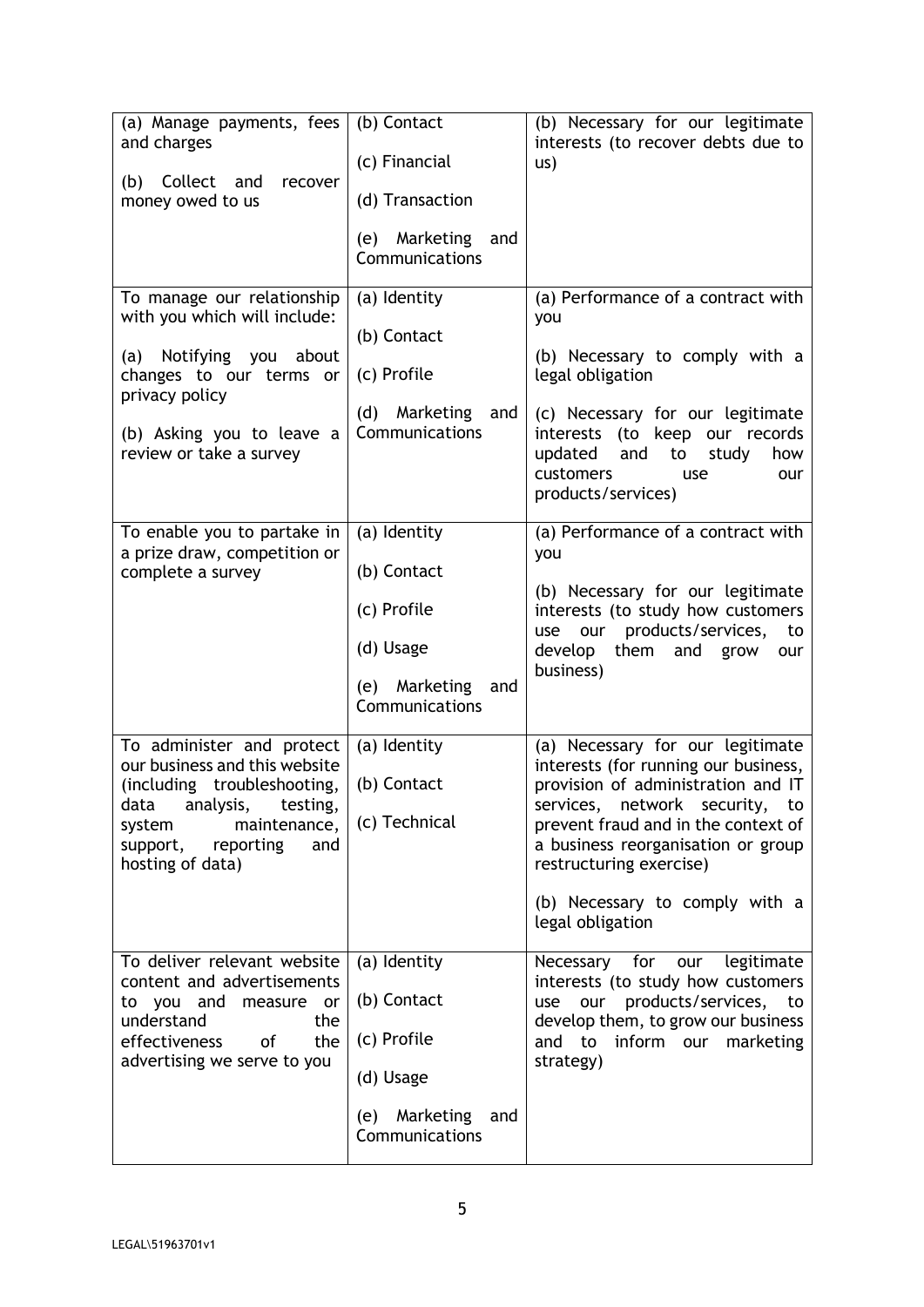|                                                                                                                                               | (f) Technical                                                                                                         |                                                                                                                                                                                                                                        |
|-----------------------------------------------------------------------------------------------------------------------------------------------|-----------------------------------------------------------------------------------------------------------------------|----------------------------------------------------------------------------------------------------------------------------------------------------------------------------------------------------------------------------------------|
| To use data analytics to<br>website,<br>improve<br>our<br>products/services,<br>marketing,<br>customer<br>relationships<br>and<br>experiences | (a) Technical<br>(b) Usage                                                                                            | Necessary for our<br>legitimate<br>interests (to define<br>types<br>of<br>customers for our products and<br>services, to keep our website<br>updated and relevant, to develop<br>our business and to inform our<br>marketing strategy) |
| To make suggestions and<br>recommendations to<br>you<br>about goods or services that<br>may be of interest to you                             | (a) Identity<br>(b) Contact<br>(c) Technical<br>(d) Usage<br>(e) Profile<br>Marketing<br>(f)<br>and<br>Communications | for<br>legitimate<br>Necessary<br>our<br>(to<br>develop<br>interests<br>our<br>products/services and grow<br>our<br>business)                                                                                                          |

#### **Marketing**

We strive to provide you with choices regarding certain personal data uses, particularly around marketing and advertising.

### **Promotional offers from us**

We may use your Identity, Contact, Technical, Usage and Profile Data to form a view on what we think you may want or need, or what may be of interest to you. This is how we decide which products, services and offers may be relevant for you (we call this marketing).

You will receive marketing communications from us if you have requested information from us or purchased goods or services from us and you have not opted out of receiving that marketing.

#### **Third-party marketing**

We will get your express opt-in consent before we share your personal data with any third party for marketing purposes.

### **Opting out**

You can ask us or relevant third parties to stop sending you marketing messages at any time by contacting us at any time.

Where you opt out of receiving these marketing messages, this will not apply to personal data provided to us as a result of a product/service purchase, product/service experience or other transactions.

### **Cookies**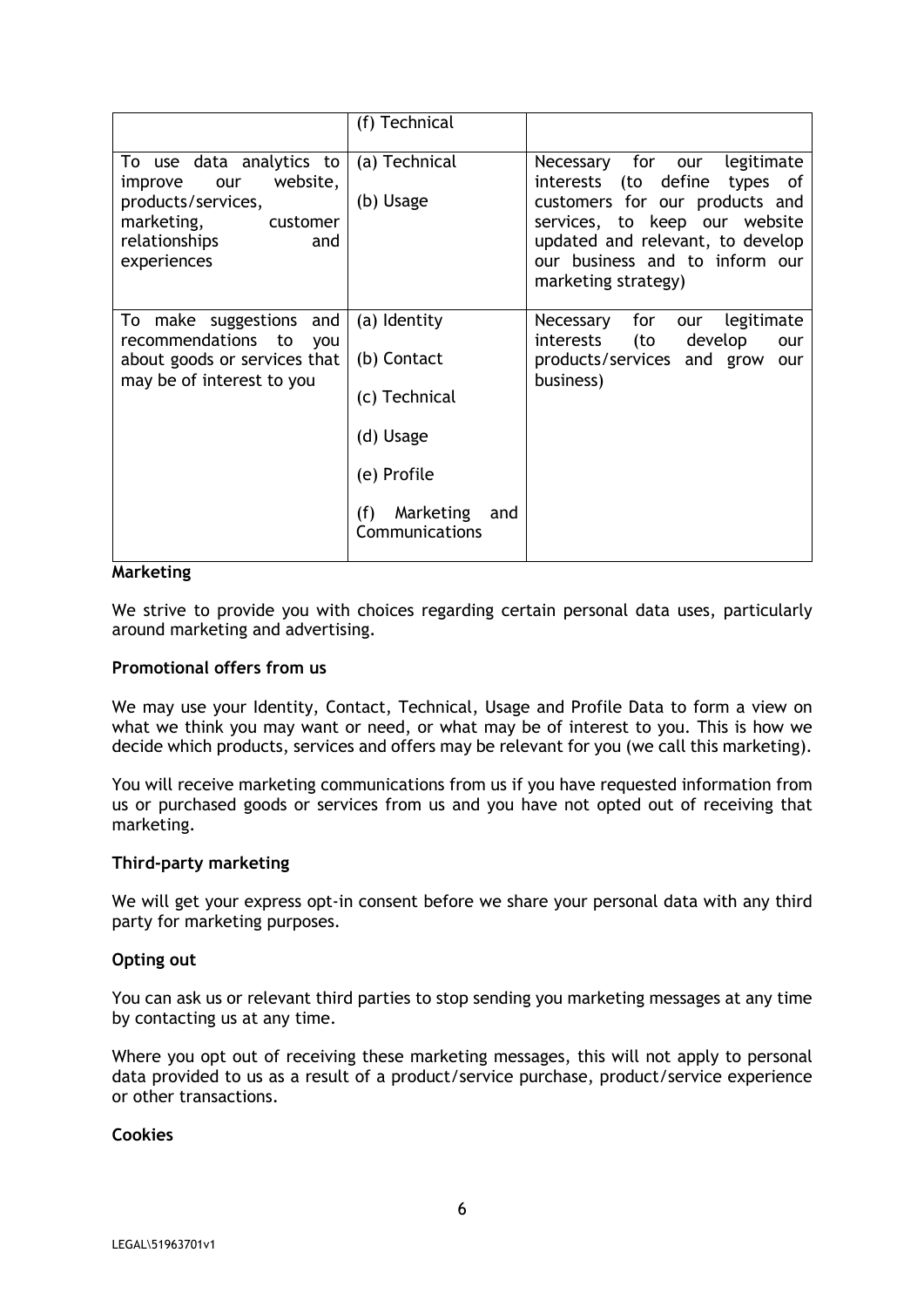You can set your browser to refuse all or some browser cookies, or to alert you when websites set or access cookies. If you disable or refuse cookies, please note that some parts of this website may become inaccessible or not function properly. For more information about the cookies we use, please see extrawurst.co.uk/cookie-policy

## **Change of purpose**

We will only use your personal data for the purposes for which we collected it, unless we reasonably consider that we need to use it for another reason and that reason is compatible with the original purpose. If you wish to get an explanation as to how the processing for the new purpose is compatible with the original purpose, please contact us.

If we need to use your personal data for an unrelated purpose, we will notify you and we will explain the legal basis which allows us to do so.

Please note that we may process your personal data without your knowledge or consent, in compliance with the above rules, where this is required or permitted by law.

# 5 **Disclosures of your personal data**

We may share your personal data with the parties set out below for the purposes set out in the table "*Purposes for which we will use your personal data*" above.

- Internal Third Parties as set out in the *Glossary*.
- External Third Parties as set out in the *Glossary*.
- Specific third parties listed in the table "*Purposes for which we will use your personal data*" above.
- Third parties to whom we may choose to sell, transfer or merge parts of our business or our assets. Alternatively, we may seek to acquire other businesses or merge with them. If a change happens to our business, then the new owners may use your personal data in the same way as set out in this privacy policy.

We require all third parties to respect the security of your personal data and to treat it in accordance with the law. We do not allow our third-party service providers to use your personal data for their own purposes and only permit them to process your personal data for specified purposes and in accordance with our instructions.

## 6 **International transfers**

We share your personal data within the Extrawurst International GmbH Group. This will involve transferring your data outside the UK.

Whenever we transfer your personal data out of the UK, we ensure a similar degree of protection is afforded to it by ensuring at least one of the following safeguards is implemented:

- We will only transfer your personal data to countries that have been deemed to provide an adequate level of protection for personal data.
- Where we use certain service providers, we may use specific contracts approved for use in the UK which give personal data the same protection it has in the UK.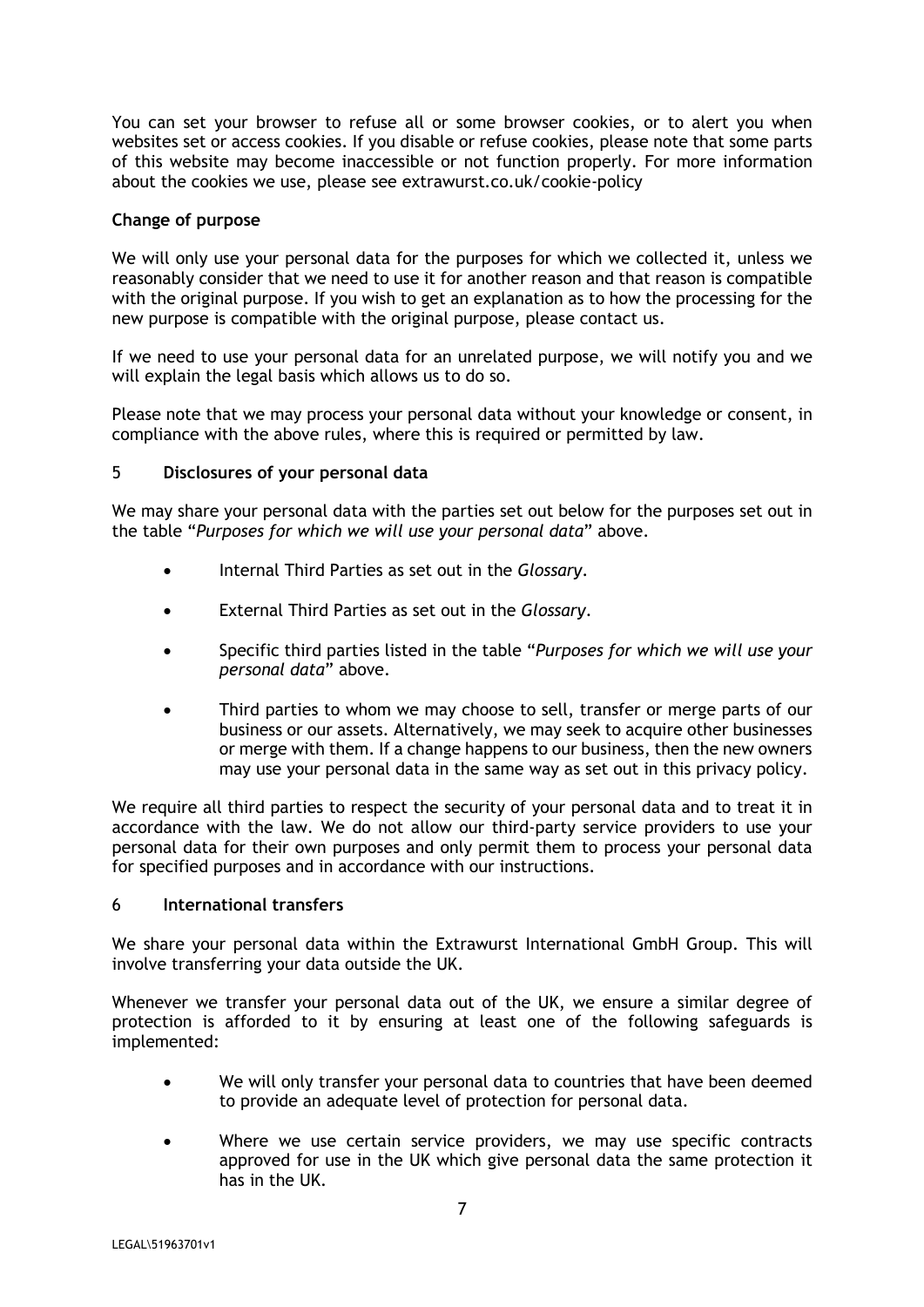Please contact us if you want further information on the specific mechanism used by us when transferring your personal data out of the UK.

### 7 **Data security**

We have put in place appropriate security measures to prevent your personal data from being accidentally lost, used or accessed in an unauthorised way, altered or disclosed. In addition, we limit access to your personal data to those employees, agents, contractors and other third parties who have a business need to know. They will only process your personal data on our instructions and they are subject to a duty of confidentiality.

We have put in place procedures to deal with any suspected personal data breach and will notify you and any applicable regulator of a breach where we are legally required to do so.

### 8 **Data retention**

### **How long will you use my personal data for?**

We will only retain your personal data for as long as reasonably necessary to fulfil the purposes we collected it for, including for the purposes of satisfying any legal, regulatory, tax, accounting or reporting requirements. We may retain your personal data for a longer period in the event of a complaint or if we reasonably believe there is a prospect of litigation in respect to our relationship with you.

To determine the appropriate retention period for personal data, we consider the amount, nature and sensitivity of the personal data, the potential risk of harm from unauthorised use or disclosure of your personal data, the purposes for which we process your personal data and whether we can achieve those purposes through other means, and the applicable legal, regulatory, tax, accounting or other requirements.

By law we have to keep basic information about our customers (including Contact, Identity, Financial and Transaction Data) for six years after they cease being customers for tax purposes.

In some circumstances you can ask us to delete your data: see the "*your legal rights*" section below for further information.

In some circumstances we will anonymise your personal data (so that it can no longer be associated with you) for research or statistical purposes, in which case we may use this information indefinitely without further notice to you.

### 9 **Your legal rights**

Under certain circumstances, you have rights under data protection laws in relation to your personal data. Please see the "Your Legal Rights" section below for further details about these rights.

If you wish to exercise any of the rights set out above, please contact us.

### **No fee usually required**

You will not have to pay a fee to access your personal data (or to exercise any of the other rights). However, we may charge a reasonable fee if your request is clearly unfounded, repetitive or excessive. Alternatively, we could refuse to comply with your request in these circumstances.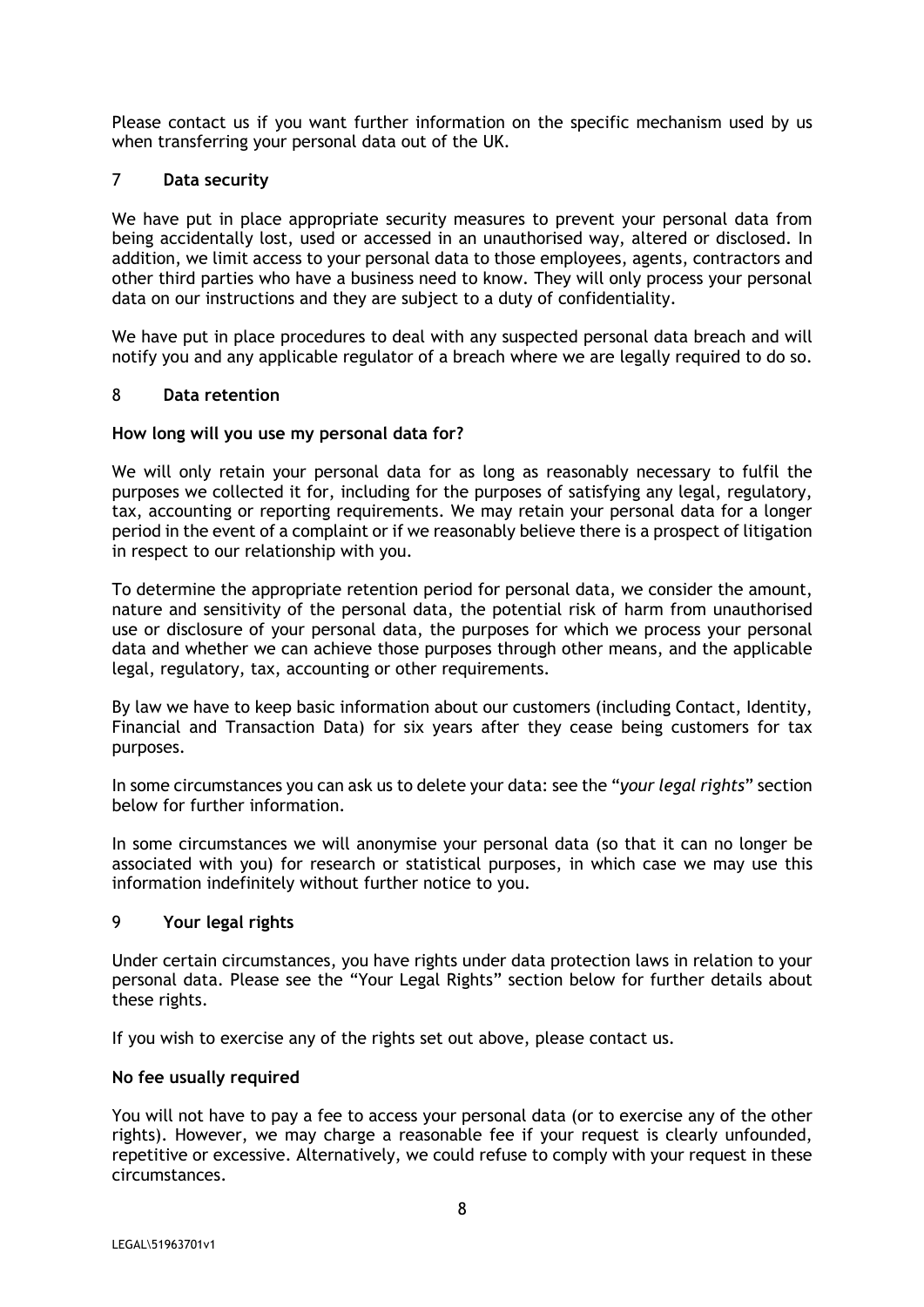### **What we may need from you**

We may need to request specific information from you to help us confirm your identity and ensure your right to access your personal data (or to exercise any of your other rights). This is a security measure to ensure that personal data is not disclosed to any person who has no right to receive it. We may also contact you to ask you for further information in relation to your request to speed up our response.

### **Time limit to respond**

We try to respond to all legitimate requests within one month. Occasionally it could take us longer than a month if your request is particularly complex or you have made a number of requests. In this case, we will notify you and keep you updated.

### 10 **Glossary**

### **LAWFUL BASIS**

**Legitimate Interest** means the interest of our business in conducting and managing our business to enable us to give you the best service/product and the best and most secure experience. We make sure we consider and balance any potential impact on you (both positive and negative) and your rights before we process your personal data for our legitimate interests. We do not use your personal data for activities where our interests are overridden by the impact on you (unless we have your consent or are otherwise required or permitted to by law). You can obtain further information about how we assess our legitimate interests against any potential impact on you in respect of specific activities by contacting us.

**Performance of Contract** means processing your data where it is necessary for the performance of a contract to which you are a party or to take steps at your request before entering into such a contract.

**Comply with a legal obligation** means processing your personal data where it is necessary for compliance with a legal obligation that we are subject to.

## **THIRD PARTIES**

### **Internal Third Parties**

Other companies in the Extrawurst UK Limited Group/Extrawurst International GmbH Group acting as joint controllers or processors and who are based UK and Germany and provide administration services and undertake financial reporting.

# **External Third Parties**

- Service providers acting as processors based [SPECIFIC COUNTRIES] who provide [IT and system administration services].
- Professional advisers acting as processors or joint controllers including lawyers, bankers, auditors and insurers based in the UK who provide consultancy, banking, legal, insurance and accounting services.
- HM Revenue & Customs, regulators and other authorities acting as processors or joint controllers based in the United Kingdom who require reporting of processing activities in certain circumstances.